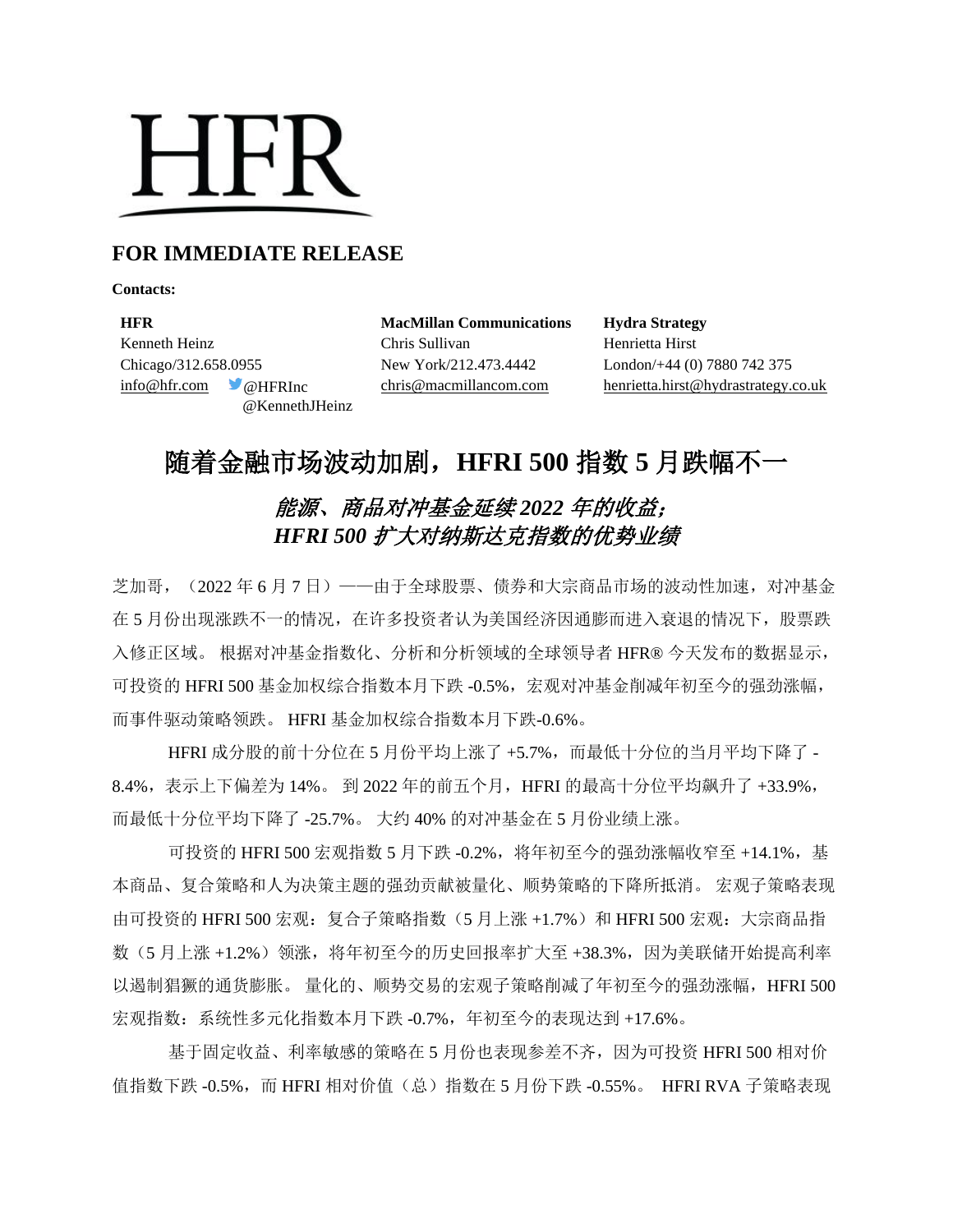由 HFRI RV:波动指数领涨 +1.0%,而 HFRI RV:主权债券指数上涨 +0.75%。 这些收益被 HFRI RV:复合子策略指数当月下跌 -1.9% 所抵消,而 HFRI RV:收益替代指数下跌 -1.7%。

进行多头和空头投资的股票对冲基金在 5 月份的表现也参差不齐,可投资的 HFRI 500 股 票对冲指数下跌 -0.4%, 而 HFRI 股票对冲(总) 指数下跌 -0.5%。 EH 子策略表现由 HFRI 500 EH: 能源/基础材料指数领涨 +5.5%,而 HFRI 500 EH: 基本价值指数也上涨 +0.7%。这些收益被 HFRI 500 EH:医疗保健指数下跌 -4.0% 和 HFRI 500 EH:科技指数下跌 -0.8% 所抵消。

事件驱动策略通常侧重于不受欢迎的深度价值股权风险敞口和对并购情况的投机,在 5 月 份出现下滑,因为可投资的 HFRI 500 事件驱动指数下跌 -1.95%,而 HFRI 事件驱动( 总) 指数本 月下跌 -1.6%。 ED 子策略下跌由 HFRI 500 ED:特殊情况指数领跌,下跌 -2.5%,以及 HFRI 500 ED:激进交易指数和 HFRI 500 ED:合并套利指数在五月均下跌 -1.7%。

风险溢价策略本月表现喜忧参半,因为 HFR 银行系统性风险溢价率指数在 5 月份飙升 +5.0%,但被 HFR 银行系统性风险信用指数下跌 -4.3% 部分抵消。

流动性另类策略也出现小幅下跌,5月份 HFRI-I 流动性另类 UCITS 指数下跌 -0.37%, 但 HFRI-I 流动性另类 UCITS 宏观指数以 +0.2% 的回报率领跑月度表现。

HFRI 多元化少数族裔指数在 5 月份下降了 -2.0%, 而 HFRI 女性指数下降了 -0.5%。

"对冲基金在 5 月份金融市场极端波动中继续表现出色,经理们不仅要应对俄罗斯/乌克 兰战争的持续、创纪录的能源价格上涨、代际通胀和利率上升,而且还有其他消费可能导致美国 经济衰退因素,"HFR 总裁肯尼斯·海因茨 (Kenneth J. Heinz) 表示, "对冲基金有效应对了 2022 年的剧烈波动,不仅采用宏观、CTA 和大宗商品策略,而且所有对冲基金策略的基础广泛的 HFRI 500 综合指数分别产生了标准普尔 500 指数和纳斯达克综合指数的最大表现,因为 指数开 始,历年的前五个月。 机构投资对冲基金主要是为了防御性资本保全、投资组合保护和降低风 险,并且由于当前通胀波动、不确定的地缘政治和宏观经济环境的强劲表现,未来几个季度可能 会增加配置。"

### **HFR Indices are ESMA registered.**

#### *For more information from HFR*:



#### **About HFR®**

**HFR** is the global leader in the alternative investment industry, specializing in the indexation and analysis of hedge funds. Established in 1992, HFR produces the HFRI, HFRX and HFRU Indices, the industry's most widely used benchmarks of global hedge fund performance. HFR calculates over 100 indices of hedge fund performance ranging from industry-aggregate levels down to specific, niche areas of sub-strategy and regional investment focus. HFR Database, a comprehensive resource available for hedge fund investors, includes fund-level detail on historical performance and assets, as well